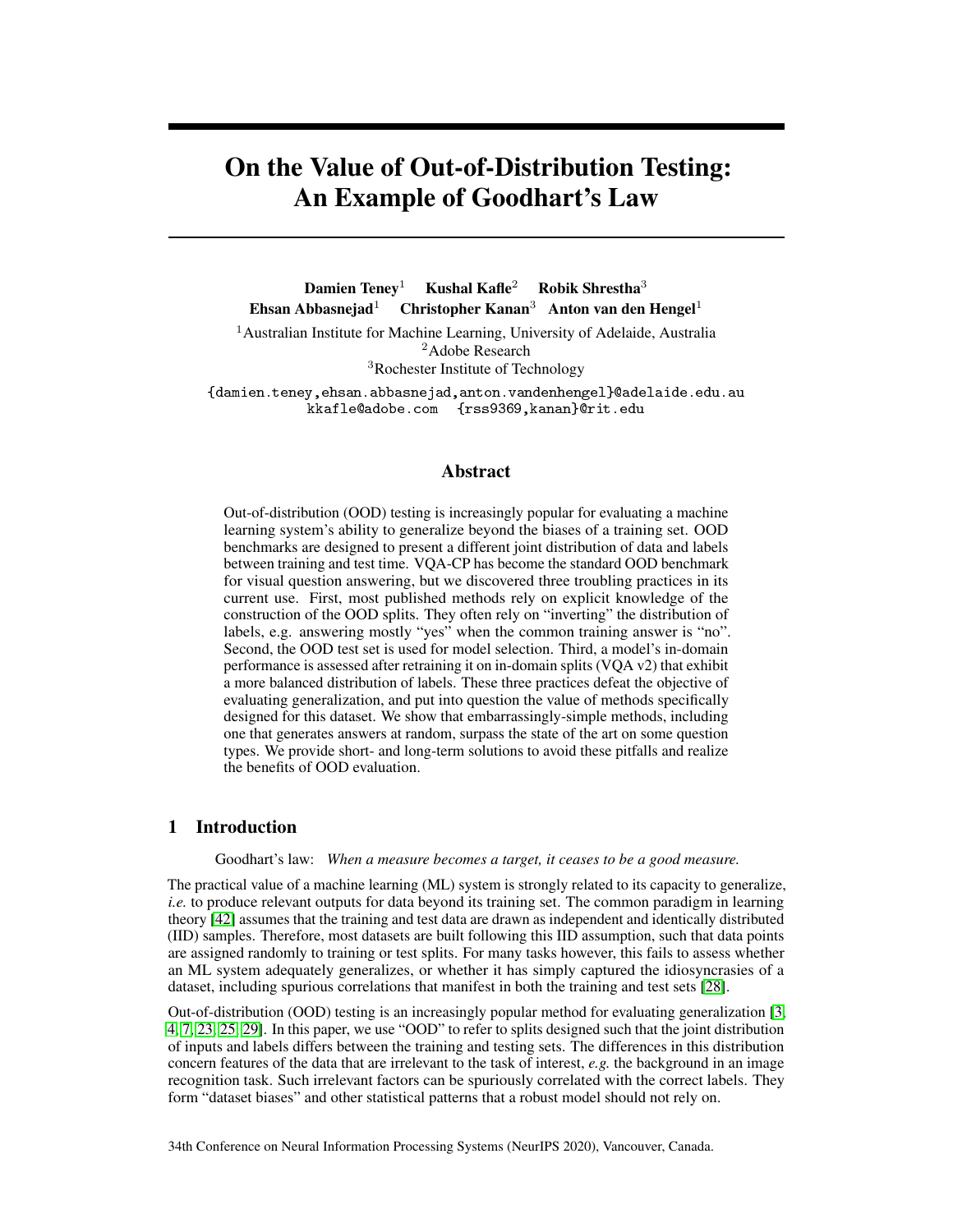<span id="page-1-0"></span>

Figure 1: In the VQA-CP dataset, the distribution of answers given a question prefix differs between training and testing. We show that many existing methods exploit the fact that the training and test distributions are approximately inverse of each other. This is made possible through the bad practice of using the OOD test set for model selection. Moreover, the issue is completely hidden from the in-domain evaluation typically performed after retraining on the VQA v2 dataset, because its distribution of answers is more uniform.

This paper takes a close look at VQA-CP [\[3\]](#page-8-0), an OOD benchmark for visual question answering (VQA). In VQA, a model is provided with an image and a related question and must produce a relevant answer. VQA is usually approached as a classification problem over a large set (1000+) of candidate answers, and usually trained with a large dataset of questions and correct answers [\[39,](#page-10-1) [44\]](#page-10-2). These datasets are produced by human annotators and contain strong biases. For example, most questions of the form *Is there a ... in the image ?* are correctly answered with *yes* [\[6\]](#page-8-3). The VQA-CP dataset was designed to evaluate models in an OOD setting. It was built by re-splitting the VQA v2 dataset [\[20\]](#page-9-4) such that the joint distribution of answers and question prefixes differs between training and testing (see Fig. [1\)](#page-1-0). Considerable effort has been put into methods specifically designed to improve performance on VQA-CP [\[3,](#page-8-0) [10,](#page-8-4) [12,](#page-9-5) [22,](#page-9-6) [32,](#page-9-7) [36,](#page-10-3) [41\]](#page-10-4). Unfortunately, we discovered multiple flaws in the experimental setup and design of many of these methods.

This paper exposes three critical issues. First, almost all published methods evaluated on VQA-CP are designed for high performance specifically on its OOD test set. They rely on the known construction procedure of the OOD splits (see Fig. [1\)](#page-1-0). Second, since the dataset has no official validation set, almost all methods use the OOD test set for model selection. **Third**, the common practice is to verify that a model performs well on in-domain data, but this is performed after retraining on standard splits (VQA v2), which exhibit a different label distribution.

This paper discusses how these issues defeat the purpose of an OOD evaluation. The situation is a striking example of Goodhart's law: the metrics of the benchmark are gamed in a way that defeats its original, well-intended purpose. Instead of making advances towards generalization in vision-and-language, the performance on VQA-CP has been treated as a standalone objective. This puts the value of many published methods into question. To demonstrate this point, we present several embarrassingly-simple baselines (including one that draws answers at random) that surpass the state of the art on some or all question types on VQA-CP.

In summary, the contributions of this paper are as follows.

- 1. We highlight three major flaws in the experimental setup and in the design of methods for VQA-CP, and we discuss how they amount to subtly cheating the OOD evaluation.
- 2. To demonstrate the point concretely, we describe and evaluate embarrassingly-simple methods that surpass published results on VQA-CP on some or all question types.
- 3. We provide guidelines for the continued use of VQA-CP to best capture the benefits of OOD evaluation. We also point at promising directions for the design of future benchmarks.

# 2 Background

## 2.1 Visual question answering

VQA involves answering a text question  $q$  about an image  $v$  with an answer  $a^{\text{pred}}$ . It is typically treated as a classification task over a large set of candidate answers [\[39,](#page-10-1) [44\]](#page-10-2). Formally, a VQA model is a function  $f(\boldsymbol{q}, \boldsymbol{v}) = \boldsymbol{a}^{\text{pred}}$  where the question  $\boldsymbol{q}$  is a vector of tokens from a predefined vocabulary, the visual features  $v$  are a set of vectors representing visual features of object detection [\[5\]](#page-8-5), and the output  $a^{\text{pred}} \in \mathbb{R}^K$  is a vector of predicted scores over a large set of K predefined answers. This function  $f(\cdot)$  is typically implemented as a neural network and trained with supervision on a training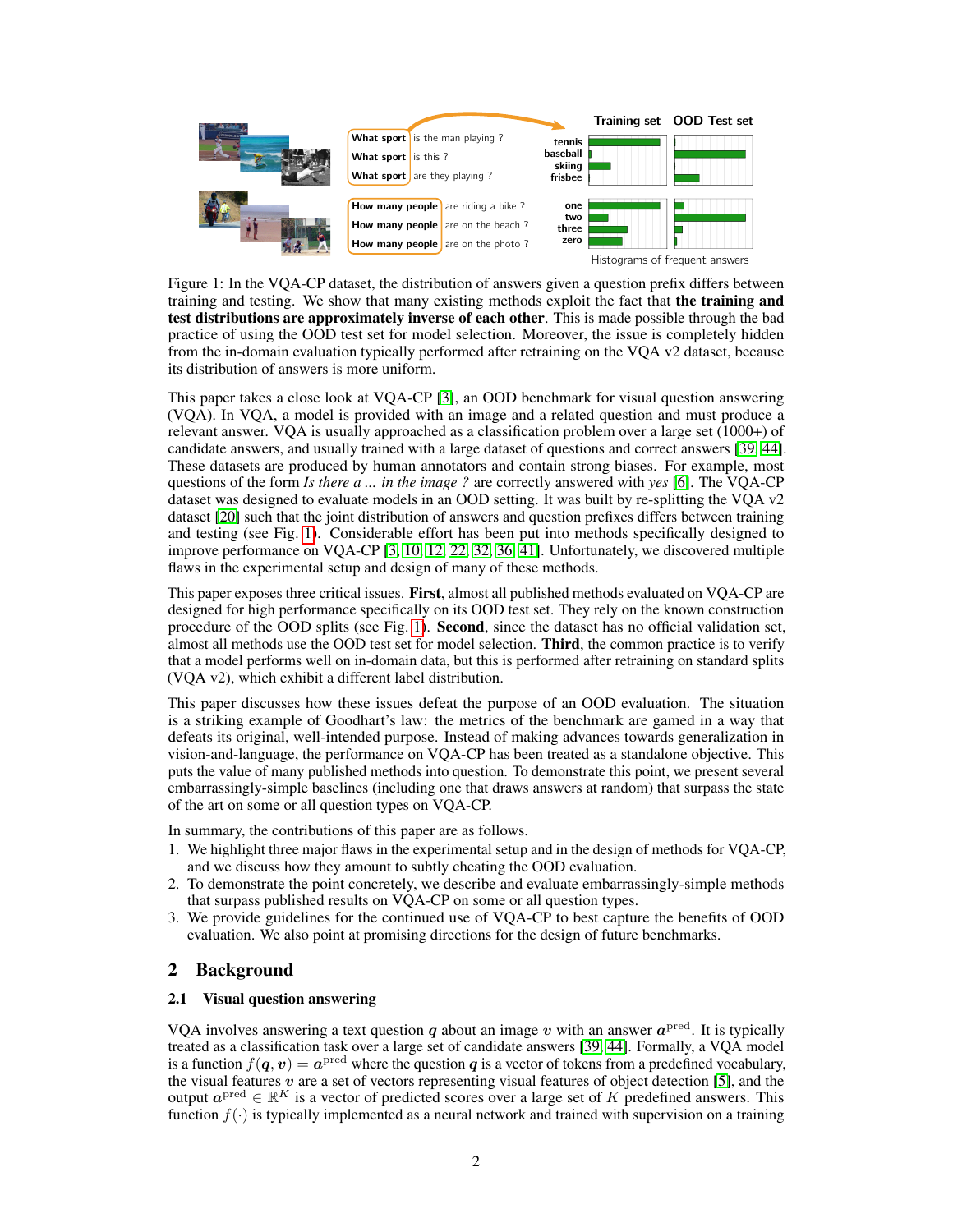<span id="page-2-0"></span>

Figure 2: Statistical dependencies in VQA datasets. When creating VQA-CP (b), the question type  $(T)$  and answers  $(A)$  serve to assign data points to the training or test split  $(S)$ . A typical VQA model is trained to approximate  $P(A | Q, V)$ . Many methods for VQA-CP exploit dataset-specific priors, additionally conditioning on T and S and learning  $P(A | Q, V, T, S)$ .

set  $\mathcal T$  of triplets made of questions, images, and their correct answers:  $\mathcal T = \{(\bm q_i, \bm v_i, \bm a_i^{\text{gt}})\}_{i=1}^N$ . The ground truth answers  $a^{gt} \in (0,1)^K$  are vectors of scores over the same set of candidate answers as  $a<sup>pred</sup>$ . We use upper-case letters to refer to the random variables representing distributions over the whole dataset, such that  $q_i \sim Q$ ,  $v_i \sim V$  and  $a_i^{\text{gt}} \sim A$ .

#### 2.2 Dataset biases

The most popular dataset, VQA v2 [\[20\]](#page-9-4), is built from human annotators. Therefore, it inevitably displays strong biases. This includes static biases *i.e.* non-uniform distributions over individual modalities (images, questions, or answers). For instance, questions such as *What is the person doing* are extremely frequent. The image distribution is also biased. They come from COCO/Flickr [\[30\]](#page-9-8) and depict a surprising number of people surfing and playing Wii, for example. The images also focus on the 80 object classes annotated in COCO. The dataset also features conditional biases, *i.e.* non-uniform conditional distributions. The one most discussed in the literature, known as the language bias, refers to the distribution of answers given the questions. It makes answers easy to guess without considering the image [\[3,](#page-8-0) [21,](#page-9-9) [28\]](#page-9-0), a form of "shortcut learning" [\[18\]](#page-9-10).

#### <span id="page-2-1"></span>2.3 The VQA-CP dataset

The VQA-CP dataset (for Changing Priors) was designed to evaluate VQA models in a setting where they cannot rely on language biases. The benchmark penalizes models for predictions that agree with the language biases present in the training data. The dataset was **built by reorganizing the** training/test splits of VQA v2 as follows. The questions are assigned to one of 65 question types according to their prefix (first few words). The prefixes were defined in [\[20\]](#page-9-4). All question/image/answer triplets are then clustered according to the combination of prefix and answer. The clusters are randomly assigned to the training/test splits, while ensuring that most words appearing in test questions also appear in some of the training questions (see [\[3\]](#page-8-0) for details).

To formally understand the issues with VQA-CP, it is useful to identify the statistical dependencies within the dataset. In Fig. [2a,](#page-2-0) we use Bayesian networks to represent the dependencies between the distributions of questions, visual features, and answers, *i.e.* the random variables  $Q$ ,  $V$ , and  $A$ , respectively. The random variables represent distributions over the union of all splits of a dataset. The examples in the dataset are samples for an underlying distribution  $P(A, Q, V)$ .

- In VQA v2, the samples are assigned randomly to the training and test splits. We formalize this as an additional random variable  $S \in \{$ train, test $\}$ . Since S is independent, we have  $P(A | Q, V, S=train) \approx P(A | Q, V, T=test)$ . This means there is no significant distribution shift between the training and test sets.
- In VQA-CP, in contrast, the assignment of a sample to the training or test split depends on its question type  $t \sim T \in \{1, 2, ..., 65\}$  and answer  $a^{gt} \sim A$ . Now S is dependent on T and A (Fig. [2b\)](#page-2-0). This fulfills the aim of creating OOD splits, which is to make the joint distribution of questions and answers differ between training and test time *i.e.*  $P(Q, A) \neq P(Q, A | T)$ .

When learning a VQA model, one normally seeks to approximate  $P(A | Q, V)$ . The first issue discussed below (Section [3.1\)](#page-3-0) is that models for VQA-CP are often conditioned on  $T$  and/or  $S$ , *i.e.* they learn  $P(A | Q, V, T, S)$ . This fits the data-generating process of VQA-CP but it exploits dependencies that are idiosyncratic to VQA-CP.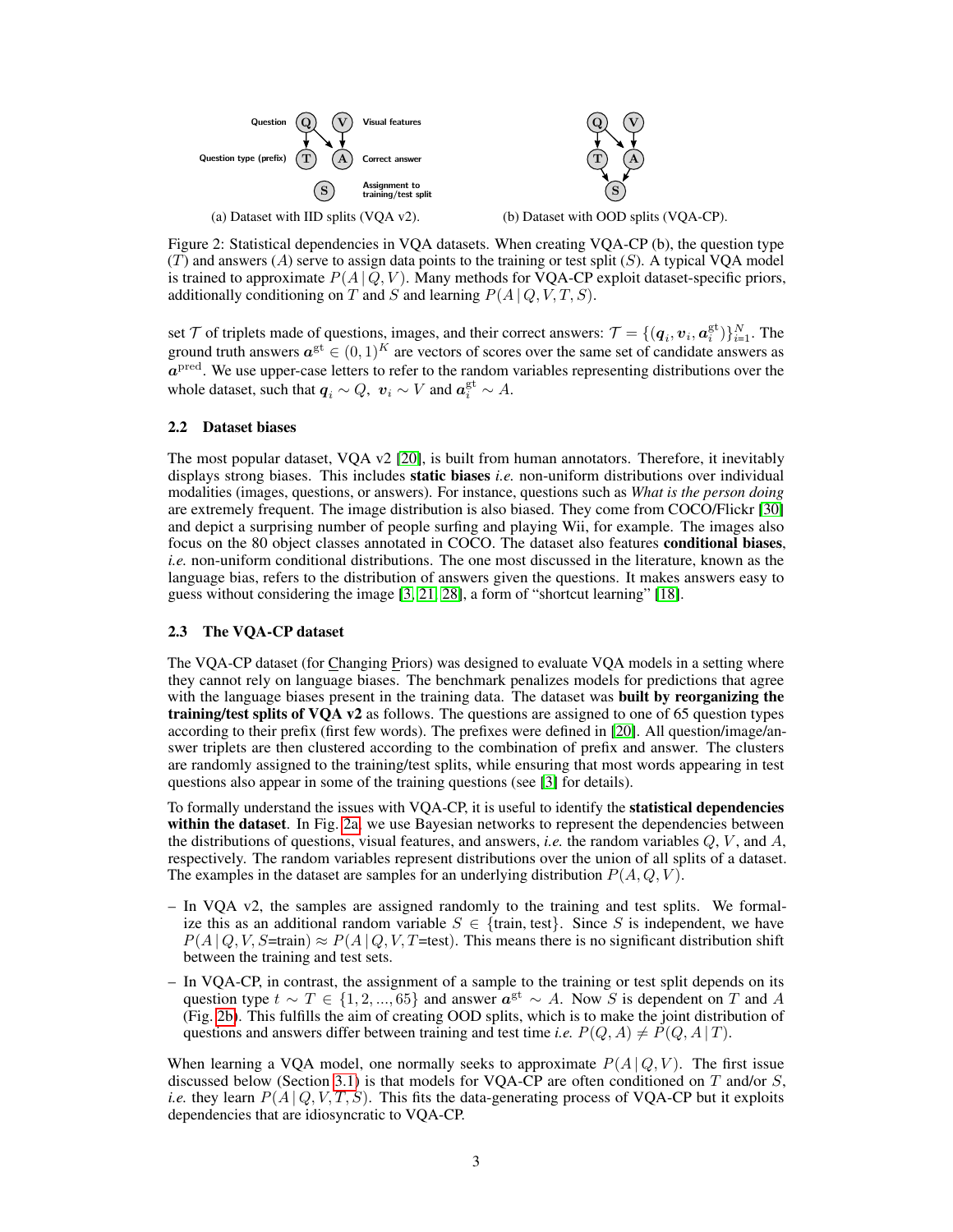# 3 Existing methods for VQA-CP and their issues

The VQA-CP dataset has sparked much research to address the excessive reliance on the language bias of existing models. Several proposed methods rely on compensating for question-answer distribution patterns [\[10,](#page-8-4) [12,](#page-9-5) [14,](#page-9-11) [36,](#page-10-3) [22\]](#page-9-6). This is typically achieved with a regularizer based off an auxiliary model that is trained to predict answers from the question alone, without access to image features [\[10,](#page-8-4) [12,](#page-9-5) [22,](#page-9-6) [36\]](#page-10-3). Other works [\[37,](#page-10-5) [43\]](#page-10-6) have used additional supervision from human attention maps to encourage a model to use relevant image regions. Jing *et al.* [\[26\]](#page-9-12) proposed to use the question to pre-select a shortlist of potential answers and relevant image regions, and to predict the final answer with a separate module having no direct access to the question. Other recent works focused on synthesizing counterfactual examples to improve robustness in VQA-CP [\[1,](#page-8-6) [11,](#page-8-7) [13\]](#page-9-13).

<span id="page-3-1"></span>

|                                                         | Issue 1                                        |                 | <b>Issue 2</b>                                     | <b>Issue 3</b>               |  |  |
|---------------------------------------------------------|------------------------------------------------|-----------------|----------------------------------------------------|------------------------------|--|--|
|                                                         | Rely on<br>dataset<br>construction type/prefix | Use<br>question | Use test set Retrain for<br>for model<br>selection | in-domain<br>evaluation      |  |  |
| Question-based regularization                           |                                                |                 |                                                    |                              |  |  |
| Ramakrishnan et al. [36]                                |                                                |                 |                                                    | ٨                            |  |  |
| Grand and Belinkov [22]                                 |                                                | ۰               |                                                    | ☺                            |  |  |
| RUBi [10]                                               |                                                | ☺               |                                                    | ☺                            |  |  |
| Learned-Mixin [12]                                      | $\left( \frac{1}{2} \right)$                   | $\mathbb{R}$    | $\left( \frac{1}{2} \right)$                       | €                            |  |  |
| With additional annotations to improve visual grounding |                                                |                 |                                                    |                              |  |  |
| <b>HINT [37]</b>                                        |                                                |                 |                                                    | Э                            |  |  |
| <b>SCR [43]</b>                                         |                                                |                 |                                                    | $\left( \frac{1}{2} \right)$ |  |  |
| Other methods                                           |                                                |                 |                                                    |                              |  |  |
| <b>GVOA</b> [3]                                         |                                                | Ξ               |                                                    | €                            |  |  |
| Decomposed linguistic repr. [26]                        |                                                | ×               |                                                    | €                            |  |  |
| Actively Seeking [41]                                   | O                                              | ☺               | ☺                                                  | ☺                            |  |  |
| Unshuffling [14]                                        |                                                | ⊕               |                                                    | ☺                            |  |  |
| Gradient supervision [13]                               |                                                |                 |                                                    | Ξ                            |  |  |

Table 1: Selection of methods and their main issues.

The performance of methods proposed for VQA-CP has steadily increased over time. However, most of these methods were specifically designed for VQA-CP (*e.g.* [\[10,](#page-8-4) [22,](#page-9-6) [36,](#page-10-3) [26\]](#page-9-12)). We argue that targeting the improvement of accuracy on VQA-CP as a sole objective is misguided. Indeed, we have identified three common practices that allow one to obtain a high accuracy while sidestepping the original intent of the benchmark. A summary of existing methods and their issues is given in Table [1.](#page-3-1)

#### <span id="page-3-0"></span>3.1 Issue 1: Relying on the known construction of the OOD splits

Most methods for VQA-CP exploit the knowledge that the answers are distributed differently in the test set according to the questions' prefix (Section [2.3\)](#page-2-1), either by design or inadvertently. This includes methods that simply aim to reduce the general dependence of the predicted answer on the question [\[10,](#page-8-4) [26,](#page-9-12) [36\]](#page-10-3) or, more alarmingly, methods that directly use the question prefix information; even to the point of using the ground truth annotations that was originally used to create the dataset[\[26\]](#page-9-12). While this is effective for maximizing the accuracy on the test set, the resulting model is unlikely to generalize beyond the particular setup of VQA-CP. Many of these methods would either fail or require considerable rework if the dataset had bias stemming from other sources (sentiment, object-attribute, images, *etc.*).

Teney *et al.* [\[14\]](#page-9-11) acknowledge the issue. The "unshuffling" technique can be applied on multiple sets of feature, but, unsurprisingly, unshuffling using the ground truth question prefix maximizes the accuracy on the VQA-CP test set. While the same technique could be used to reduce reliance on other types of biases, it would not be visible on VQA-CP.

A related, but more subtle issue than using the prefixes, is to exploit the fact that the distributions of answers given a prefix are approximately inverse of each other between training and testing (see Fig. [3,](#page-4-0) and [6](#page--1-0) in the supplementary material). This systematic relation is highly artificial but and exploiting it is very effective on this particular dataset (see Section [5\)](#page-5-0). More troublesome, a method may rely on this heuristic only implicitly, as a consequence of issue 2.

#### 3.2 Issue 2: Using the test set for model selection

Many methods use the OOD test set of VQA-CP in place of a validation set since the dataset only defines official training and test sets. This goes against widely accepted "best practice" in ML to reserve the test set for the final evaluation of a model so as to avoid adaptive overfitting [\[9,](#page-8-8) [15\]](#page-9-14). A validation set is a practical necessity for debugging, tuning hyperparameters, early stopping, *etc.*. OOD benchmarks bring the additional challenge that an ideal validation set cannot be trivially held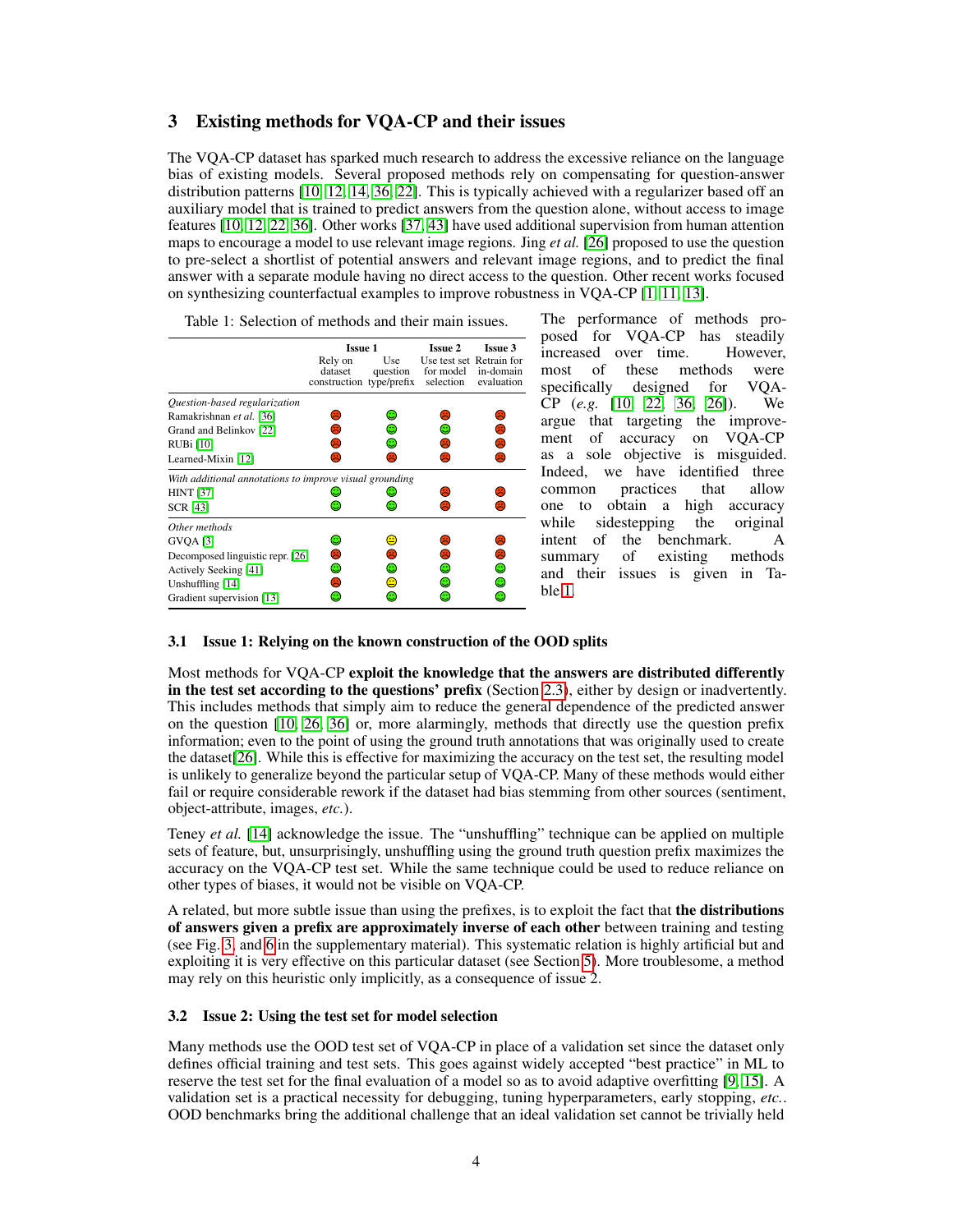<span id="page-4-0"></span>

Figure 3: Histograms of the most frequent answers for examples of question prefixes in VQA v2 and VQA-CP. The training/test distributions in VQA-CP are approximately inverses of one another. This artefact is often exploited to obtain artificially-strong performance, explicitly (issue 1) or implicitly (issue 2). Unfortunately, in-domain evaluation on VOA  $v2$  does not reveal this behaviour (issue 3) because it displays a more uniform distribution of answers (additional examples in supp. mat.).

out from the training data, because it would not reflect OOD conditions. The absence of an OOD validation set has been used as justification to use the test set for model selection by authors who do recognize it to be problematic [\[22\]](#page-9-6). Others [\[22,](#page-9-6) [14,](#page-9-11) [41\]](#page-10-4) build a validation set held out from the training data. Even though it cannot predict OOD performance, the authors reported it to be suitable for hyperparameter tuning [\[14\]](#page-9-11) and early stopping [\[22\]](#page-9-6).

In Section [5,](#page-5-0) we show that hyperparameter tuning and early stopping have a massive influence on the accuracy on *yes/no* and *number* (Nb) questions. Using the test data for model selection is therefore a subtle form of overfitting and it leads to an artificially inflated performance on the test set. Since an OOD benchmark fundamentally aims at simulating a situation where the distribution of the test data is unknown, this practice defeats the purpose of the benchmark. In comparison to standard IID splits, the risk of adaptive overfitting is magnified with OOD splits because the optimal hyperparameters best suited to the test set are likely to greatly differ from those that are best for the training data.

#### 3.3 Issue 3: Evaluating in-domain performance after retraining

OOD Performance is essentially a proxy measure of generalization, and it is therefore important that a model remains *simultaneously* effective on in-domain data. However, almost all works evaluated on VQA-CP monitor in-domain performance after retraining the model on VQA v2 which effectively means evaluating two different copies of the model, each optimized on a different training set. The intention is to make the in-domain performance serve the separate purpose of being comparable with existing models evaluated on VQA v2. The subtle issue is that a method can behave differently depending on the distribution of labels in the training data.

This is precisely the case between VQA v2 and VQA-CP. VQA v2 was specifically designed such each question is paired with two images leading to different answers. Antagonist answers like *yes* and *no*) are thus similarly likely. VQA-CP, by construction, breaks this property (see Fig. [3\)](#page-4-0).

As detailed in issue 1, many methods invert the distribution of answers between training and testing (implicitly or explicitly). This means they rely on the non-uniform distribution of answers in VQA-CP. When retrained on VQA v2, the training distribution is more balanced and the effect of these methods is correspondingly scaled down. As shown in Section [5,](#page-5-0) the performance of methods trained on VQA-CP significantly drop on in-domain data which indicates limited benefits in overall generalization). This effect is however not visible when retraining on VQA v2.

# 4 Proposed methods

We describe simple, strong baselines on VQA-CP. They are of no real-world utility by construction. They serve to evaluate the extent to which high performance can be obtained by exploiting the issues described above.

• Random predictions. This method samples answers at random according to the distribution of answers observed per individual question type in the training set. A question  $q$  is associated to a type  $t \in \{0, 1, ..., 65\}$  by trivially matching its first few words with the set of 65 prefixes defined in [\[20\]](#page-9-4). We use a function  $t = \text{matchPrefix}(q)$  that performs longest-string matching with these known prefixes. The method is "trained" by accumulating an empirical estimate of  $P(A | T)$  over the training set, *i.e.* a 2D histogram  $\mathbf{H} \in \mathbb{N}^{65 \times K}$ . At test time, for a question q of prefix p, the method samples an index k of a candidate answer from  $P(A | T=t)$ . The method outputs a one-hot vector of scores  $a^{\text{pred}}$  such that  $a^{\text{pred}}[k] = 1$  and 0 elsewhere, where  $[k]$  denotes the  $k^{\text{th}}$  element.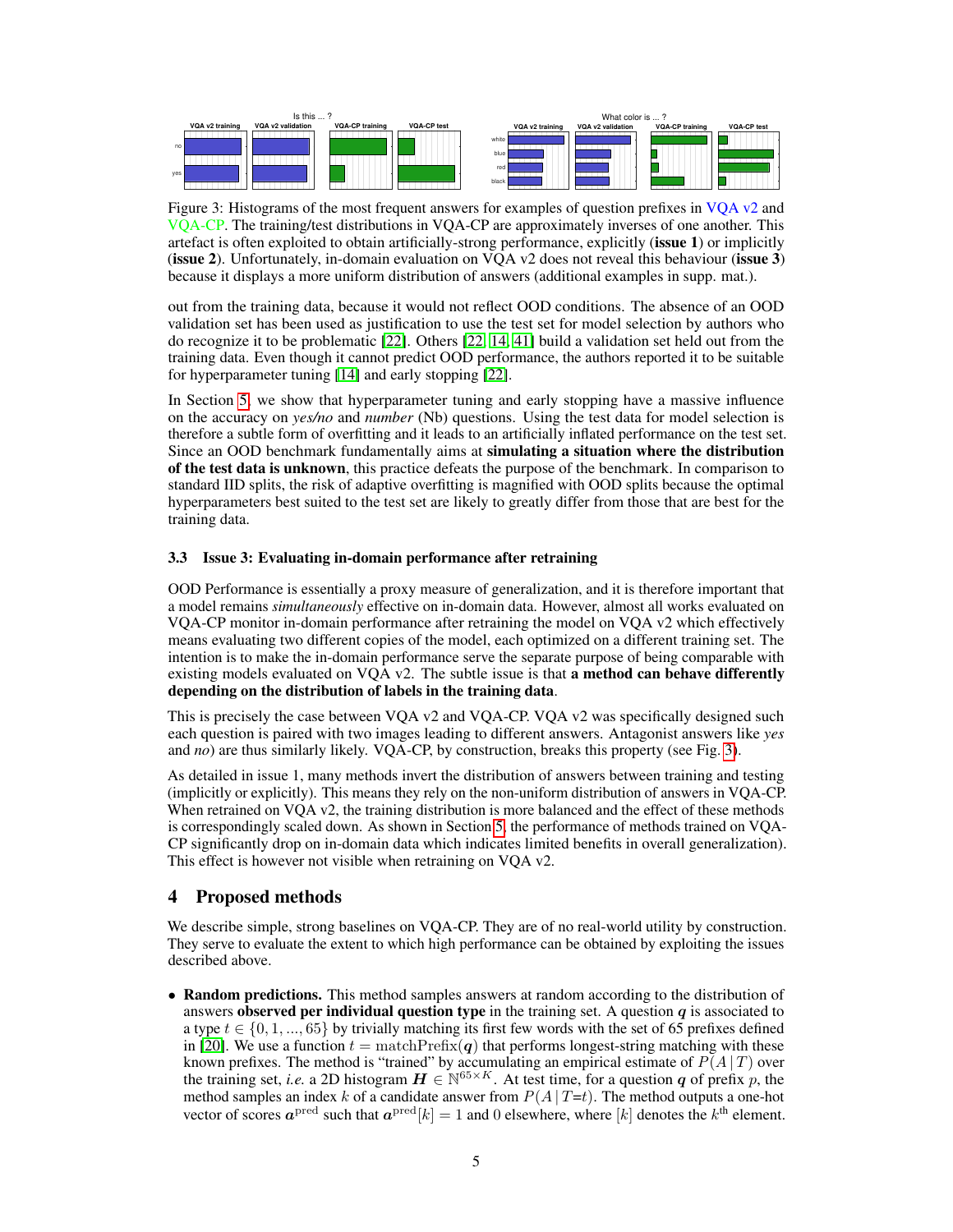- Random predictions, inverted. This variation exploits the knowledge that the distribution over the test data is approximately proportional to the inverse of the distribution over the training data, *i.e.*  $P(A | P, S=train) \propto 1/P(A | P, S=test)$ . After accumulating H as described above, we compute  $H = 1/H$ . The empty bins in H stay empty in H (combinations of answers and question types never observed together in the training data). At test time, we sample answers using  $\bar{H}$  instead of  $H$ .
- Learned baseline. This method is the standard bottom-up-top-down attention (BUTD) model [\[40\]](#page-10-7) trained with a binary cross-entropy loss  $\mathcal{L}_{BCE}$ . Our notation  $f(\cdot)$  represents the network without a sigmoid or softmax activation and  $a^{\text{pred}}$  represents the logits  $a^{\text{pred}} = f(q, v)$ .
- Learned, top answer masked. This variation exploits the heuristic that the answer most strongly correlated with a given question or image is unlikely to be the same in the training and test sets. The method assigns, at test time, the lowest possible score to the answer of highest predicted score, such that  $a^{\text{pred}}[\bar{k}] \leftarrow -\infty$  where  $k = \arg \max(a^{\text{pred}})$ .
- Learned, with random-image regularizer. This is a simple version of adversarial regularization [\[10,](#page-8-4) [12,](#page-9-5) [32,](#page-9-7) [36\]](#page-10-3) similar to the "random premise" model [\[8\]](#page-8-9) proposed for natural language inference. The goal is to discourage the model from making predictions that agree with the language bias  $P(A | Q)$  observed during training. We augment the training data  $\mathcal{T} = \{(\boldsymbol{q}_i, \boldsymbol{v}_i, \boldsymbol{a}_i^{\text{gt}})\}_{i=1}^N$  with a copy of the same questions paired with random visual features  $\tilde{v}_i$ :  $\mathcal{T}' = \{(\boldsymbol{q}_i, \tilde{v}_i, \boldsymbol{a}_i^{\text{gt}})\}_{i=1}^N$ . In practice, we get each  $\tilde{v}_i$  by randomly sampling from the visual features of other questions in the current mini-batch. We define an auxiliary loss to apply on  $\mathcal{T}'$ :

$$
\mathcal{L}_{\text{aux}}(\boldsymbol{a}^{\text{pred}}, \boldsymbol{a}^{\text{gt}}) = \text{softmax}(\boldsymbol{a}^{\text{pred}})[k] \quad \text{where } k = \arg \max(\boldsymbol{a}^{\text{gt}}) . \tag{1}
$$

Minimizing  $\mathcal{L}_{\text{aux}}$  encourages the score of the correct answer (k) to be low, since no supporting visual evidence is provided. The softmax makes this particular score depend on the scores of the other, incorrect answers. Therefore, the loss simultaneously encourages these other scores to be high. We minimize the main loss  $\mathcal{L}_{\text{BCE}}$  over  $\mathcal{T}$  and the auxiliary loss  $\mathcal{L}_{\text{aux}}$  over  $\mathcal{T}'$ :

$$
\min \Big( \sum_{i=1}^N \mathcal{L}_{\text{BCE}} \left( f(\boldsymbol{q}_i, \boldsymbol{v}_i), \, \boldsymbol{a}_i^{\text{gt}} \right) \ + \ \lambda \sum_{i=1}^N \mathcal{L}_{\text{aux}} \left( f(\boldsymbol{q}_i, \tilde{\boldsymbol{v}}_i), \, \boldsymbol{a}_i^{\text{gt}} \right) \Big) \tag{2}
$$

with  $\lambda$  a scalar hyperparameter. Each mini-batch contains an equal number of instances from  $\tau$ and  $\mathcal{T}'$ . This model is simpler to implement than existing versions of adversarial regularization since it uses the same architecture for the main and question-only predictions, and it does not requires gradient splitting or reversal.

# <span id="page-5-0"></span>5 Experiments

Setup. Each model is trained on VQA-CP and VQA v2. On VQA-CP, we hold out 8,000 instances from the training set (VQA-CP val.) to measure in-domain performance as proposed in [\[22,](#page-9-6) [14,](#page-9-11) [41\]](#page-10-4). Please refer to the supplementary material for additional details.

Results. Our random predictions give a relatively high accuracy on *yes/no/nb* on VQA-CP val. but low accuracy on VQA-CP test (see Table [2\)](#page-6-0). This is expected: sampling from the training distribution is effective on the in-domain validation set but not on the OOD test set. The **random pre**dictions, inverted show the opposite. They give a remarkably high accuracy on VQA-CP test:  $>83\%$ on *yes/no* and >49% on *nb*, both of which are superior to the state of the art on these questions. This accuracy however comes with a corresponding drop on the validation set. The trade-off between in-domain and OOD performance can only be assessed thanks to the validation set that we held out from the training data. The evaluation on VQA v2, which involves retraining the model and is the usual practice (rightmost columns in Table [2\)](#page-6-0) completely hides this large drop in performance. Note also that the accuracy on *other* questions is near zero. Their set of plausible answers is so large that random sampling is unlikely to pick correct ones by chance. Random predictions have no practical utility, but these results demonstrate that high accuracy on *yes/no/nb* questions can be obtained without any reasoning over text or images by simply exploiting knowledge about the dataset that the existing methods also utilize.

We now look at the **learned** models. **Top answer masked** is remarkably effective on VOA-CP test: it improves from 43% (baseline) to 82% on *yes/no* and from 12% to 27% on *nb*. It is almost as effective on *yes/no* as the random predictions, while retaining some accuracy on the *other* questions. However, the accuracy on VQA-CP val. is extremely low. This trade-off between in-domain and OOD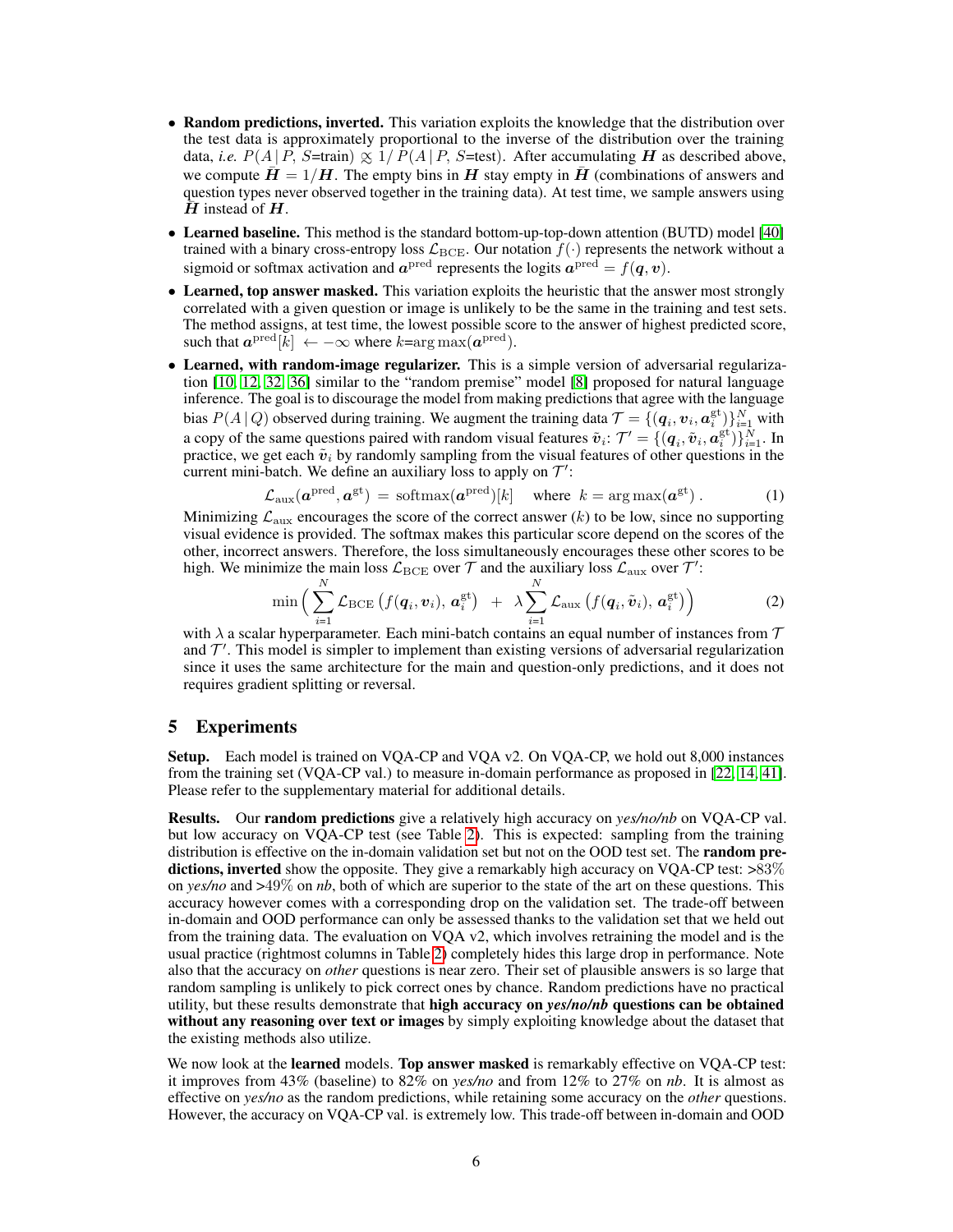<span id="page-6-0"></span>Table 2: Accuracy of existing and proposed methods (%). Remarkably, the "**random predictions** inverted" surpass all other methods on *yes/no/number*. Highlighted cells are mentioned in the text. We recommend future comparisons to cite results trained on *other* questions alone (see supp. mat.).

| Training set $\rightarrow$                                                                                                                                                                                  | <b>VOA-CP Training</b>                    |                                           |                |                                                            |                                                                              |                                                                              |                                                            | VOA v2 Training                                                                          |                                                            |                                           |                |                                                                  |
|-------------------------------------------------------------------------------------------------------------------------------------------------------------------------------------------------------------|-------------------------------------------|-------------------------------------------|----------------|------------------------------------------------------------|------------------------------------------------------------------------------|------------------------------------------------------------------------------|------------------------------------------------------------|------------------------------------------------------------------------------------------|------------------------------------------------------------|-------------------------------------------|----------------|------------------------------------------------------------------|
| Test set $\rightarrow$                                                                                                                                                                                      | All                                       | VOA-CP Val. (in-domain)<br>YesNo          | Nb             | Other                                                      | All                                                                          | VOA-CP Test (OOD)<br>YesNo                                                   | Nb                                                         | Other                                                                                    | All                                                        | VOA v2 Val. (in-domain)<br>YesNo          | Nb             | Other                                                            |
| <b>GVOA</b> [3]<br>Ramakrishnan et al. [36]<br>Learned-Mixin [12]<br>Learned-Mixin+H [12]<br>RUBi [10]<br>Grand and Belinkov [22]<br>Actively seeking [41]<br>Unshuffling [14]<br>Gradient supervision [13] | 56.90<br>62.4                             | 69.23<br>77.8                             | 42.50<br>43.8  | 49.36<br>53.6                                              | 31.30<br>41.17<br>48.78<br>52.01<br>47.11<br>42.33<br>46.00<br>42.39<br>46.8 | 57.99<br>65.49<br>72.78<br>72.58<br>68.65<br>59.74<br>58.24<br>47.72<br>64.5 | 14.61<br>31.12<br>20.28<br>14.78<br>29.49<br>14.43<br>15.3 | 13.68 22.14<br>15.48 35.48<br>45.58<br>46.97<br>43.18<br>40.76<br>44.33<br>47.24<br>45.9 | 48.24<br>62.75<br>63.26<br>56.35<br>61.16<br>51.92<br>46.2 | 72.03<br>79.84<br>81.16<br>65.06<br>63.5  | 10.5           | 31.17 34.65<br>42.35 55.16<br>42.22 55.22<br>37.63 54.69<br>41.4 |
| Random predictions<br>Random predictions, inverted<br>Learned baseline (BUTD)<br>+ Top answer masked<br>+ RandImg $\lambda$ =5 (best on CP test <i>other</i> )                                              | 37.62<br>24.35<br>64.73<br>30.90<br>59.28 | 70.10<br>55.36<br>79.45<br>44.12<br>70.66 | 32.79<br>11.12 | 10.55<br>0.00<br>49.59 55.66<br>25.00 20.85<br>43.06 53.40 | 10.44<br>31.81<br>38.82<br>40.61<br>51.15                                    | 25.87<br>83.25<br>42.98<br>82.44<br>75.06                                    | 9.27<br>49.30<br>12.18<br>27.63<br>24.30                   | 2.57<br>0.02<br>43.95<br>22.26<br>45.99                                                  | 31.98<br>27.52<br>59.93<br>31.84<br>59.22                  | 65.55<br>64.11<br>77.66<br>48.22<br>77.46 | 22.55<br>21.16 | 7.95<br>0.02<br>36.85 52.41<br>25.78 20.62<br>35.13 51.58        |
| + RandImg $\lambda$ =12 (best on CP test <i>overall</i> )                                                                                                                                                   | 54.24                                     | 64.22                                     | 34.40          | 50.46                                                      | 55.37                                                                        | 83.89                                                                        | 41.60                                                      | 44.20                                                                                    | 57.24                                                      | 76.53                                     |                | 33.87 48.57                                                      |

<span id="page-6-1"></span>



(a) Model trained on VQA-CP.

(b) Model retrained on VQA v2.

Figure 4: Accuracy of the random-image regularizer. A higher weight ( $\lambda$ ) seemingly improves the accuracy on the OOD test set but the in-domain accuracy simultaneously drops. This can be assessed with the proposed held-out validation set (left), while the common practice of retraining on VQA v2 (right) makes the effect far less obvious. See the supp. material for a breakdown by answer type.

VQA-CP test

performance shows again that the performance of the model has not improved overall. The random-image regularizer is the closest of our methods to previously published works [\[10,](#page-8-4) [12,](#page-9-5) [22,](#page-9-6) [36\]](#page-10-3). The regularizer weight  $\lambda$  allows tuning the trade-off between in-domain and OOD performance. We plot in Fig. [4](#page-6-1) and Fig. [5](#page--1-1) (in the supp. mat.) the accuracy as a function of  $\lambda$ . Three main observations can be drawn about this type of regularization. (1) It is most impactful on the *yes/no/nb* questions. With a large  $\lambda$ , the accuracy on the OOD test set approaches that of random predictions but does not surpass it. (2) It improves the accuracy on the *other* questions to a much smaller extent. There is a sweet spot for  $\lambda$  that causes only a small drop in in-domain accuracy, suggesting an actual improvement in generalization. The sweet spot cannot be identified from the *overall* accuracy however, because it is dominated by the misleading effects on *yes/no/nb*. (3) The trade-off between in-domain and OOD performance is obvious with our held-out validation set, but it is near-impossible to assess through the usual practice of retraining on VQA v2.

Upon examination of existing methods (Table [2\)](#page-6-0), we notice that a large fraction of claimed OOD improvements are attributable to *yes/no/nb* questions. Most methods are tuned for maximum *overall* accuracy, which puts emphasis on *yes/no/nb* rather than on the more difficult *other* questions. This means that the results reported in most papers do not reflect the true potential of existing methods<sup>[1](#page-6-2)[2](#page-6-3)</sup> with the exception of those tuned in isolation on *other* questions [\[13,](#page-9-13) [14,](#page-9-11) [41\]](#page-10-4). For future reference, we report the performance of these methods, trained and evaluated on *other* questions alone (see Table [3](#page--1-2) in the supplementary material).

<span id="page-6-2"></span> $1$ <sup>1</sup>There are non-intuitive implications to random predictions being better than a trained model. A model may perform best *before* training or in the early phases of optimization, rather than after convergence.

<span id="page-6-3"></span><sup>2</sup>A simple classifier can identify the type of answer (*yes/no*, *nb*, *other*) of >99% questions [\[27\]](#page-9-15). The accuracy of existing methods can thus be maximized by tuning them on *other* and using our strongest baseline for *yes/no/nb*.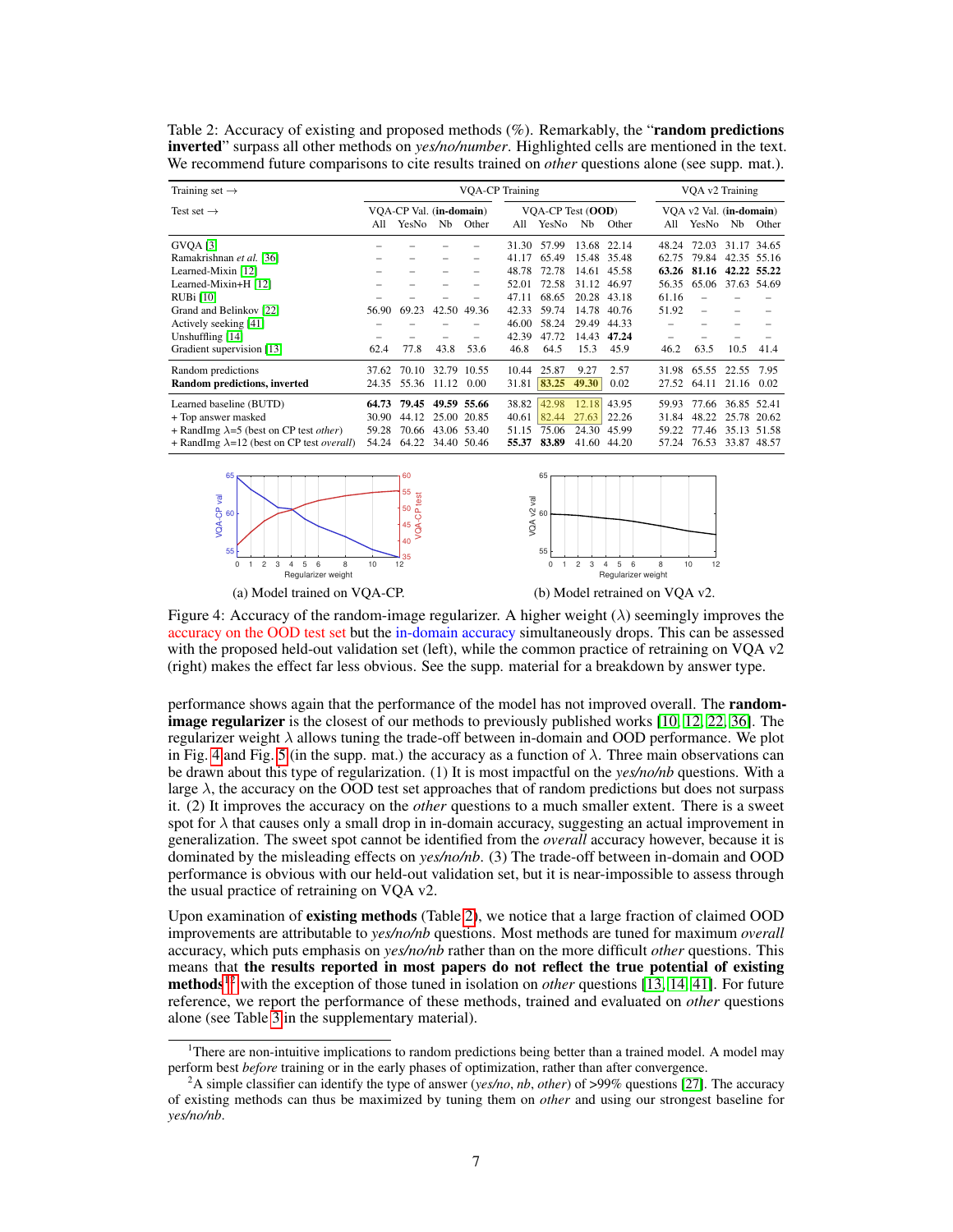## 6 Recommendations and discussion

Recommendations for using VQA-CP. We believe that VQA-CP remains one of several useful benchmarks to measure progress on VQA. We make recommendations for its continued use, aiming at capturing its original purpose of measuring generalization and resistance to language biases.

- The same model should be evaluated against in-domain and OOD data (same training, same hyperparameters). The current practice of retraining on VQA v2 is not acceptable to measure in-domain performance. We recommend holding out a random subset of 8k instances from the VQA-CP training data to evaluate in-domain performance to make it comparable to some existing works (see [\[41,](#page-10-4) [14\]](#page-9-11) in Table [2\)](#page-6-0).
- We recommend focusing the analysis on *other* questions exclusively. Questions with *yes/no/nb* answers are easier to game *e.g.* by implicit or explicit random guessing, while *other* questions are much less likely to be answered correctly with a naive or malfunctioning method. Training methods on *other* questions alone is acceptable, roughly halves the training time, and usually raises performance slightly on these questions (see supp. mat.).
- Care should be paid to the **analysis of the source of improvements** of any proposed method (as done retrospectively in [\[38\]](#page-10-8) for HINT and SCR). For example, baselines should be tuned with as much care as the proposed method. The effect size of a regularizer should be shown to correlate with the weight of the regularizer. Quantitative improvements of small magnitude should be reported as averages across multiple runs with different random seeds.

Recommendations for future datasets. Evaluating generalization beyond the biases of a particular dataset is a challenging problem. We point at a few directions applicable beyond the context of VQA.

- Benchmarks with OOD test sets should cover varying *levels* and *types* of distributional shifts. A weakness of VQA-CP is to test for only one specific type of controlled correlation (question prefix/answer). An improvement would be to provide multiple training/test splits that probe the gamut from in-domain testing (IID splits) to extreme OOD, and across various confounders (*e.g.* correlations between visual concepts and language).
- A single aggregate metric may not be sufficient. In the case of multiple training/test splits, a model has to improve on a range of settings to be deemed valuable. Given the many ways in which current models can improve, the overall accuracy may not sufficient. Multidimensional reports (*e.g.* radar plots) may better convey the advantages of different methods in different settings.
- Another direction to evaluate generalization is to probe a model's behaviour densely near its decision boundaries. Datasets of counterfactual examples (a.k.a. contrastive) [\[2,](#page-8-10) [17,](#page-9-16) [13\]](#page-9-13) contain alternate questions and/or images. They serve to verify that a model's decision changes in accordance to these interventions. This probes for a causal model of the predictions  $P(\boldsymbol{a}^{\text{pred}} \mid \text{do}(Q, I))$ rather than the traditional correlation-based view  $P(\boldsymbol{a}^{\text{pred}} | Q, I)$  [\[34\]](#page-10-9).

Discussion. This paper focused on three major issues that prevent realizing the full potential of OOD evaluation. Other issues exist, for example the possibility of subtle data leakage. We noted that the annotations of human attention used in [\[37,](#page-10-5) [43\]](#page-10-6) allow accessing a distribution of labels during training closer to the OOD test set than to that of the original training set. The annotations are only available for a subset of the training questions that happens to be biased. The benefit that the methods using these annotations obtain from this bias has not been investigated, to our knowledge. Such subtle effects warrant greater care with OOD splits than with standard ones because a biased distribution is unlikely to provide an unfair advantage in the latter case.

A general solution to the subtle issues involved with OOD benchmarks is to raise the standards of scientific investigation [\[16\]](#page-9-17), statistical reporting, and analysis [\[19,](#page-9-18) [24\]](#page-9-19) as previously suggested in other areas of machine learning [\[31,](#page-9-20) [35\]](#page-10-10). The publication of empirical results often hinges on the scores obtained on top benchmarks, and yet a rigorous statistical analysis is seldom conducted [\[16,](#page-9-17) [24\]](#page-9-19). For example, few authors currently repeat their experiments with multiple random seeds, even when differences in performance across methods lie within the variance attributable to stochastic training. A lot of efforts in ML research are directed towards specific datasets and benchmarks, and it is therefore important that the experimental practices acceptable on these benchmarks incentivize valuable research. The onus falls not only on the dataset creators, but also on the authors of novel methods. Blindly optimizing a single metric is seldom a recipe for broadly applicable methods, and should rarely be the driving factor of a research project. The rising awareness of the need for more rigour in ML research is encouraging [\[16,](#page-9-17) [31,](#page-9-20) [33,](#page-10-11) [35\]](#page-10-10). We hope that this paper contributes to this trend of self-reflection and constructive criticism of common practices.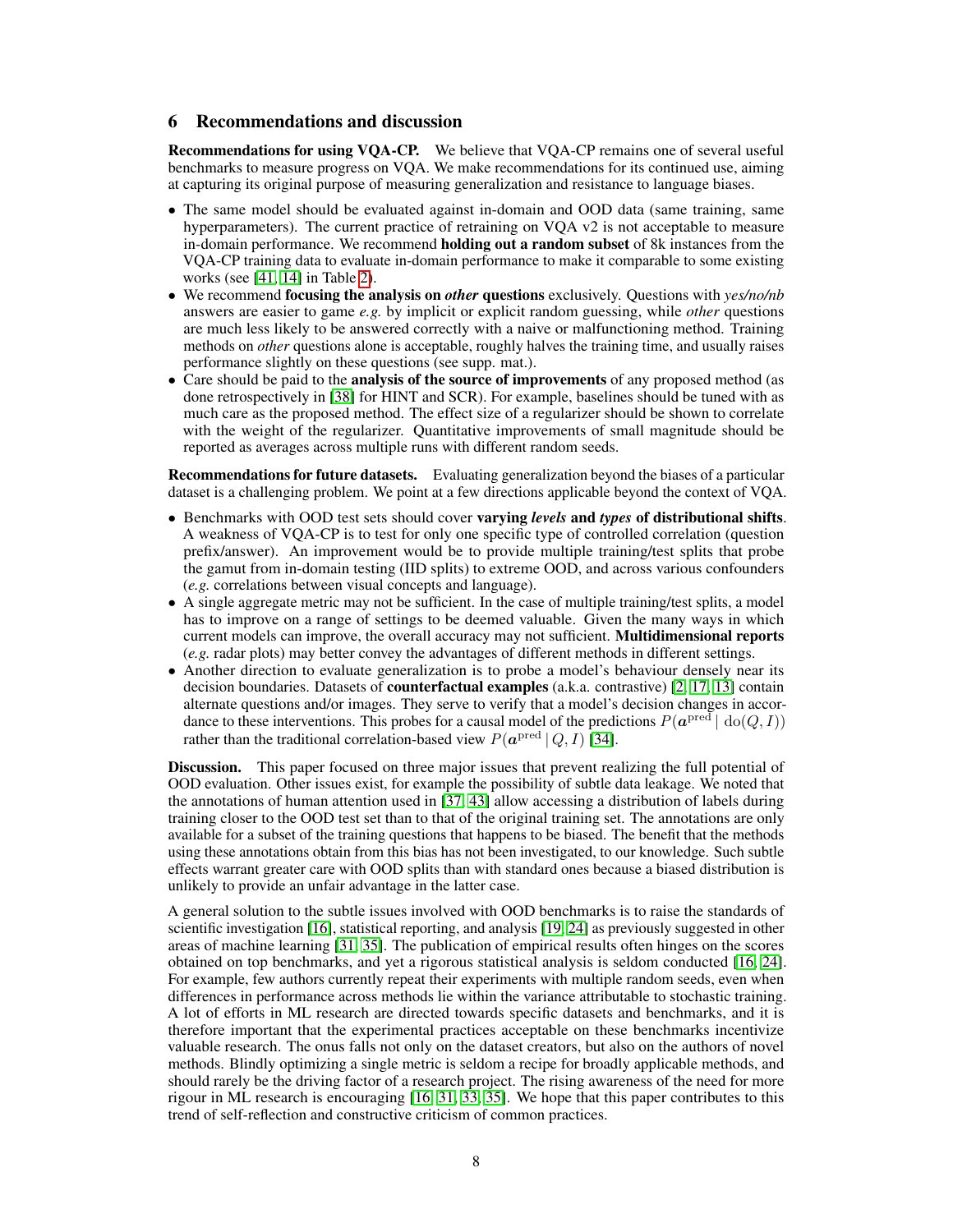#### Author contributions

D.T. initiated the project, designed the proposed methods, ran the experiments, and wrote the initial draft of the paper. K.K. contributed to Sections 3 and 6, and helped editing the paper. R.S. contributed to Table 1, Sections 3 and 6, and helped editing the paper. E.A. contributed to Section 2 and helped editing the paper. C.K. contributed to editing the paper. A.H. contributed to editing the abstract and introduction.

#### Broader impact

By providing a better representation of the state of the art in visual question answering, and of current capabilities of AI systems, we believe this work will have a positive impact.

## Funding disclosure

A.H. was employed partly by Amazon in Adelaide, Australia during the preparation of this manuscript. This company played no role in the sponsorship, design, data collection and analysis, decision to publish, or preparation of the manuscript.

C.K. and R.S. were supported in part by NSF award #1909696 to CK. The views and conclusions contained herein are those of the authors and should not be interpreted as representing the official policies or endorsements of any sponsor.

C.K. was employed at a commercial company, Paige, New York during the preparation of this manuscript. This company played no role in the sponsorship, design, data collection and analysis, decision to publish, or preparation of the manuscript.

## **References**

- <span id="page-8-6"></span>[1] Ehsan Abbasnejad, Damien Teney, Amin Parvaneh, Javen Shi, and Anton van den Hengel. Counterfactual vision and language learning. In *Proc. IEEE Conf. Comp. Vis. Patt. Recogn.*, 2020.
- <span id="page-8-10"></span>[2] Vedika Agarwal, Rakshith Shetty, and Mario Fritz. Towards causal vqa: Revealing and reducing spurious correlations by invariant and covariant semantic editing. *arXiv preprint arXiv:1912.07538*, 2019.
- <span id="page-8-0"></span>[3] Aishwarya Agrawal, Dhruv Batra, Devi Parikh, and Aniruddha Kembhavi. Don't just assume; look and answer: Overcoming priors for visual question answering. In *Proc. IEEE Conf. Comp. Vis. Patt. Recogn.*, pages 4971–4980, 2018.
- <span id="page-8-1"></span>[4] Arjun R Akula, Spandana Gella, Yaser Al-Onaizan, Song-Chun Zhu, and Siva Reddy. Words aren't enough, their order matters: On the robustness of grounding visual referring expressions. *arXiv preprint arXiv:2005.01655*, 2020.
- <span id="page-8-5"></span>[5] Peter Anderson, Xiaodong He, Chris Buehler, Damien Teney, Mark Johnson, Stephen Gould, and Lei Zhang. Bottom-up and top-down attention for image captioning and vqa. *CVPR*, 2018.
- <span id="page-8-3"></span>[6] Stanislaw Antol, Aishwarya Agrawal, Jiasen Lu, Margaret Mitchell, Dhruv Batra, C Lawrence Zitnick, and Devi Parikh. VQA: Visual Question Answering. In *Proc. IEEE Int. Conf. Comp. Vis.*, 2015.
- <span id="page-8-2"></span>[7] Andrei Barbu, David Mayo, Julian Alverio, William Luo, Christopher Wang, Dan Gutfreund, Josh Tenenbaum, and Boris Katz. Objectnet: A large-scale bias-controlled dataset for pushing the limits of object recognition models. In *Proc. Advances in Neural Inf. Process. Syst.*, pages 9448–9458, 2019.
- <span id="page-8-9"></span>[8] Yonatan Belinkov, Adam Poliak, Stuart M Shieber, Benjamin Van Durme, and Alexander M Rush. Don't take the premise for granted: Mitigating artifacts in natural language inference. *arXiv preprint arXiv:1907.04380*, 2019.
- <span id="page-8-8"></span>[9] Avrim Blum and Moritz Hardt. The ladder: A reliable leaderboard for machine learning competitions. *arXiv preprint arXiv:1502.04585*, 2015.
- <span id="page-8-4"></span>[10] Remi Cadene, Corentin Dancette, Hedi Ben-younes, Matthieu Cord, and Devi Parikh. Rubi: Reducing unimodal biases in visual question answering. *arXiv preprint arXiv:1906.10169*, 2019.
- <span id="page-8-7"></span>[11] Long Chen, Xin Yan, Jun Xiao, Hanwang Zhang, Shiliang Pu, and Yueting Zhuang. Counterfactual samples synthesizing for robust visual question answering. *arXiv preprint arXiv:2003.06576*, 2020.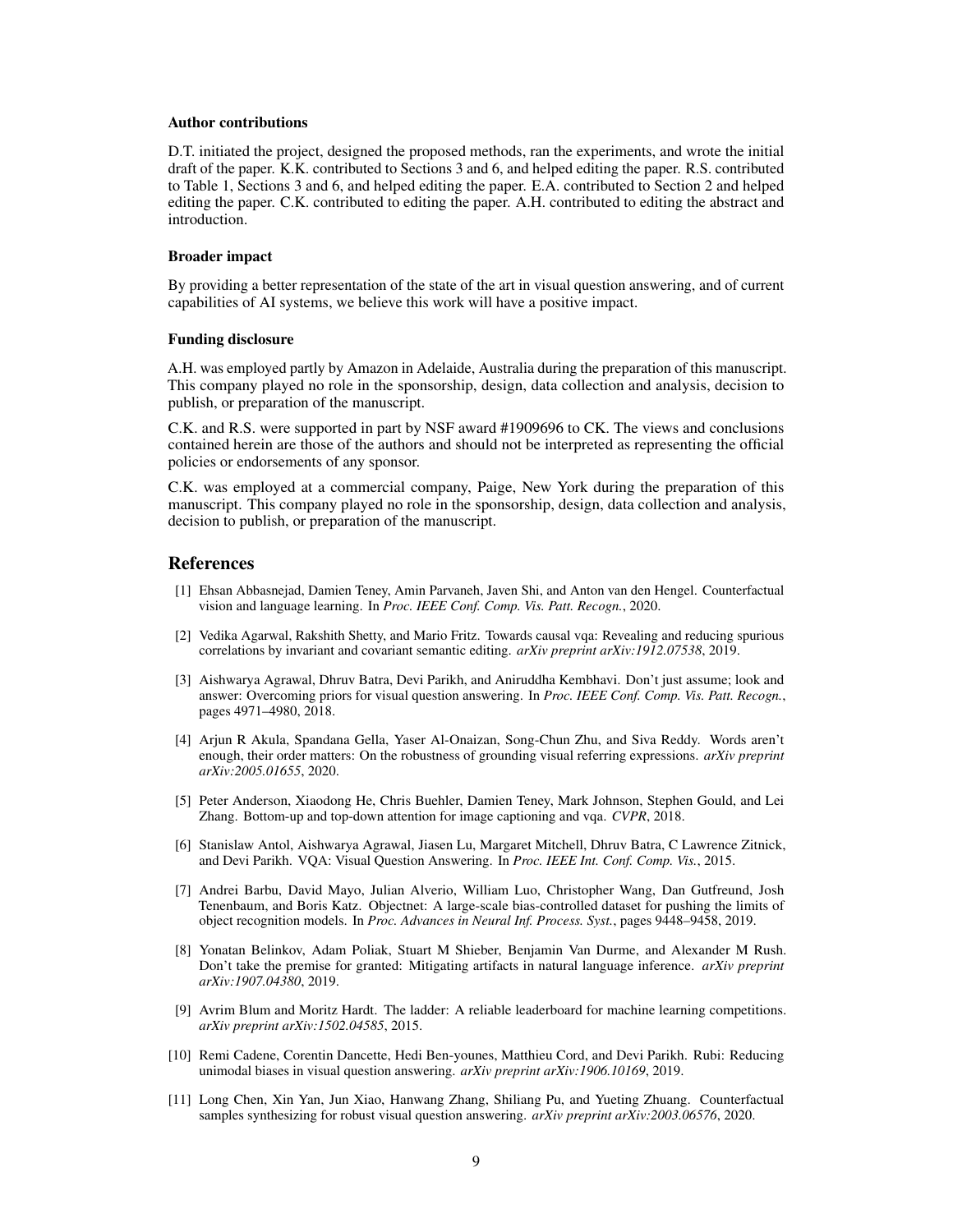- <span id="page-9-5"></span>[12] Christopher Clark, Mark Yatskar, and Luke Zettlemoyer. Don't take the easy way out: Ensemble based methods for avoiding known dataset biases. *arXiv preprint arXiv:1909.03683*, 2019.
- <span id="page-9-13"></span>[13] Anton van den Hengel Damien Teney, Ehsan Abbasnejad. Learning what makes a difference from counterfactual examples and gradient supervision. *arXiv preprint arXiv:2004.09034*, 2020.
- <span id="page-9-11"></span>[14] Anton van den Hengel Damien Teney, Ehsan Abbasnejad. Unshuffling data for improved generalization. *arXiv preprint arXiv:2002.11894*, 2020.
- <span id="page-9-14"></span>[15] Cynthia Dwork, Vitaly Feldman, Moritz Hardt, Toniann Pitassi, Omer Reingold, and Aaron Leon Roth. Preserving statistical validity in adaptive data analysis. In *Proceedings of the forty-seventh annual ACM symposium on Theory of computing*, pages 117–126, 2015.
- <span id="page-9-17"></span>[16] Jessica Zosa Forde and Michela Paganini. The scientific method in the science of machine learning. *arXiv preprint arXiv:1904.10922*, 2019.
- <span id="page-9-16"></span>[17] Matt Gardner, Yoav Artzi, Victoria Basmova, Jonathan Berant, Ben Bogin, Sihao Chen, Pradeep Dasigi, Dheeru Dua, Yanai Elazar, Ananth Gottumukkala, et al. Evaluating nlp models via contrast sets. *arXiv preprint arXiv:2004.02709*, 2020.
- <span id="page-9-10"></span>[18] Robert Geirhos, Jörn-Henrik Jacobsen, Claudio Michaelis, Richard Zemel, Wieland Brendel, Matthias Bethge, and Felix A Wichmann. Shortcut learning in deep neural networks. *arXiv preprint arXiv:2004.07780*, 2020.
- <span id="page-9-18"></span>[19] Kyle Gorman and Steven Bedrick. We need to talk about standard splits. In *Proc. Conf. Association for Computational Linguistics*, pages 2786–2791, 2019.
- <span id="page-9-4"></span>[20] Yash Goyal, Tejas Khot, Douglas Summers-Stay, Dhruv Batra, and Devi Parikh. Making the V in VQA matter: Elevating the role of image understanding in Visual Question Answering. *arXiv preprint arXiv:1612.00837*, 2016.
- <span id="page-9-9"></span>[21] Yash Goyal, Tejas Khot, Douglas Summers-Stay, Dhruv Batra, and Devi Parikh. Making the v in vqa matter: Elevating the role of image understanding in visual question answering. In *Proceedings of the IEEE Conference on Computer Vision and Pattern Recognition*, pages 6904–6913, 2017.
- <span id="page-9-6"></span>[22] Gabriel Grand and Yonatan Belinkov. Adversarial regularization for visual question answering: Strengths, shortcomings, and side effects. *arXiv preprint arXiv:1906.08430*, 2019.
- <span id="page-9-1"></span>[23] Yangyang Guo, Zhiyong Cheng, Liqiang Nie, Yibing Liu, Yinglong Wang, and Mohan Kankanhalli. Quantifying and alleviating the language prior problem in visual question answering. *arXiv preprint arXiv:1905.04877*, 2019.
- <span id="page-9-19"></span>[24] Peter Henderson, Riashat Islam, Philip Bachman, Joelle Pineau, Doina Precup, and David Meger. Deep reinforcement learning that matters. In *Thirty-Second AAAI Conference on Artificial Intelligence*, 2018.
- <span id="page-9-2"></span>[25] Robin Jia and Percy Liang. Adversarial examples for evaluating reading comprehension systems. *arXiv preprint arXiv:1707.07328*, 2017.
- <span id="page-9-12"></span>[26] Chenchen Jing, Yuwei Wu, Xiaoxun Zhang, Yunde Jia, and Qi Wu. Overcoming language priors in vqa via decomposed linguistic representations. In *Proc. Conf. AAAI*, 2020.
- <span id="page-9-15"></span>[27] Kushal Kafle and Christopher Kanan. Answer-type prediction for visual question answering. In *Proc. IEEE Conf. Comp. Vis. Patt. Recogn.*, 2016.
- <span id="page-9-0"></span>[28] Kushal Kafle, Robik Shrestha, and Christopher Kanan. Challenges and prospects in vision and language research. *Frontiers in Artificial Intelligence*, 2019.
- <span id="page-9-3"></span>[29] Da Li, Yongxin Yang, Yi-Zhe Song, and Timothy M Hospedales. Deeper, broader and artier domain generalization. In *Proc. IEEE Int. Conf. Comp. Vis.*, 2017.
- <span id="page-9-8"></span>[30] Tsung-Yi Lin, Michael Maire, Serge Belongie, James Hays, Pietro Perona, Deva Ramanan, Piotr Dollár, and C Lawrence Zitnick. Microsoft COCO: Common objects in context. In *Proc. Eur. Conf. Comp. Vis.*, 2014.
- <span id="page-9-20"></span>[31] Zachary C Lipton and Jacob Steinhardt. Troubling trends in machine learning scholarship. *arXiv preprint arXiv:1807.03341*, 2018.
- <span id="page-9-7"></span>[32] Rabeeh Karimi Mahabadi and James Henderson. Simple but effective techniques to reduce biases. *arXiv preprint arXiv:1909.06321*, 2019.